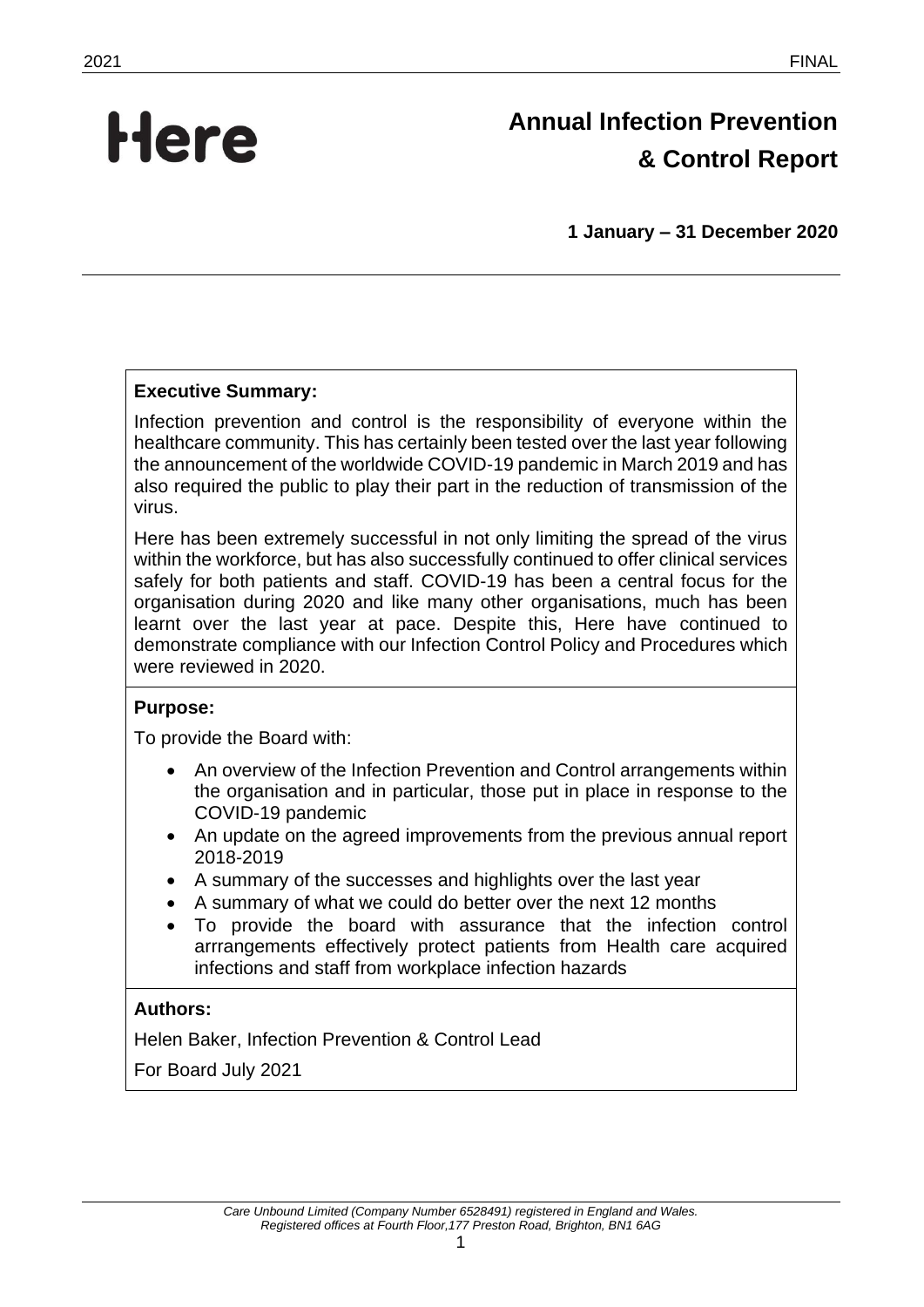# **Contents**

| 1              |                  |                                                                          |  |
|----------------|------------------|--------------------------------------------------------------------------|--|
| $\overline{2}$ |                  |                                                                          |  |
|                | 2.1              |                                                                          |  |
|                | $2.2\phantom{0}$ |                                                                          |  |
|                | 2.3              |                                                                          |  |
| 1.             |                  | Sharps not disposed of correctly  Error! Bookmark not defined.           |  |
|                | 2.4              |                                                                          |  |
|                | 2.5              |                                                                          |  |
|                | 2.6              |                                                                          |  |
|                | 2.7              |                                                                          |  |
|                | 2.8              |                                                                          |  |
|                | 2.9              |                                                                          |  |
|                | 2.10             |                                                                          |  |
| 3              |                  |                                                                          |  |
|                | 3.1              | Review of Objectives for previous period 1 January - 31 December 2014  8 |  |
|                | 3.2              |                                                                          |  |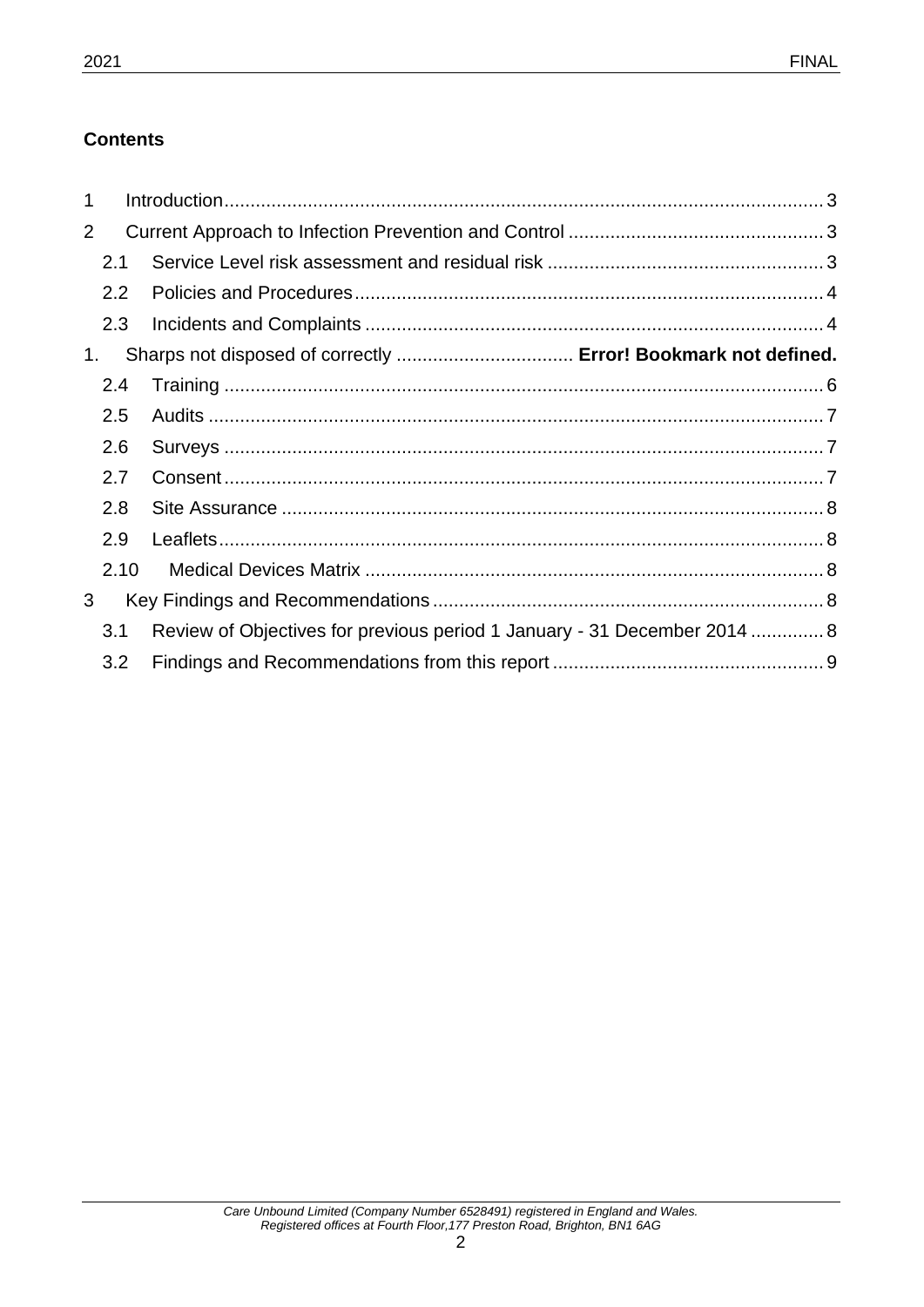# <span id="page-2-0"></span>**1 Introduction**

The following report and action plan for Here has been submitted by the Infection Prevention and Control Lead (Helen Baker)

It is a requirement that all health care organisations provide an annual report to be considered by the board to enable it to discharge its responsibilities to protect patients and staff from the risk of infection.

### <span id="page-2-1"></span>**2 Current Approach to Infection Prevention and Control**

Infection Prevention and Control is important in the delivery of all clinical services to ensure patient safety and the protection of staff and is the responsibility of everyone within the organisation. Here uses the following mechanisms to prevent against health care acquired infections, identify and address any issues that may arise:

#### <span id="page-2-2"></span>**2.1 Service Level risk assessment and residual risk**

Whilst infection prevention and control is important in all healthcare services, the level of potential exposure and risk varies considerably. Each Here service has undertaken an infection control risk assessment and has indentifed the residual risk relating to its activities. The residual risk is the likelihood of potential harm as a result of infection after all mitigations in the infection control procedures have been put in place.

| <b>Service</b>                            | <b>Residual risk</b> | <b>Rationale</b>                                                                                                                                                                                                                                                                                                                                                                                                                                                                                                                                                        |
|-------------------------------------------|----------------------|-------------------------------------------------------------------------------------------------------------------------------------------------------------------------------------------------------------------------------------------------------------------------------------------------------------------------------------------------------------------------------------------------------------------------------------------------------------------------------------------------------------------------------------------------------------------------|
| <b>MSK</b>                                | Low to moderate      | Procedures: some<br>minor<br>invasive<br>procedures, mainly injections which coud<br>lead to needle stick injuries or injection site<br>infections. Suture removal.                                                                                                                                                                                                                                                                                                                                                                                                     |
|                                           |                      | High volume of patients.                                                                                                                                                                                                                                                                                                                                                                                                                                                                                                                                                |
|                                           |                      | It should be noted that whilst Sussex MSK<br>Partnership is responsible for the MSK<br>programme budget including invasive<br>surgery, Here is not responsible as a health<br>care provider for surgical activity in<br>secondary care. Health care acquired<br>infections associated with surgery are<br>monitored as part of sub contracts with<br>secondary care providers. Sussex MSK<br>Partnership is responsible for podiatric<br>surgery which is carried out in the community<br>but the governance sits with Sussex<br><b>Community NHS Foundation Trust.</b> |
| <b>Benfield Valley</b><br>Healthcare hub* | Moderate             | Procedures: minor invasive procedures,<br>suture removal and some dressings of<br>potential infectious wounds.                                                                                                                                                                                                                                                                                                                                                                                                                                                          |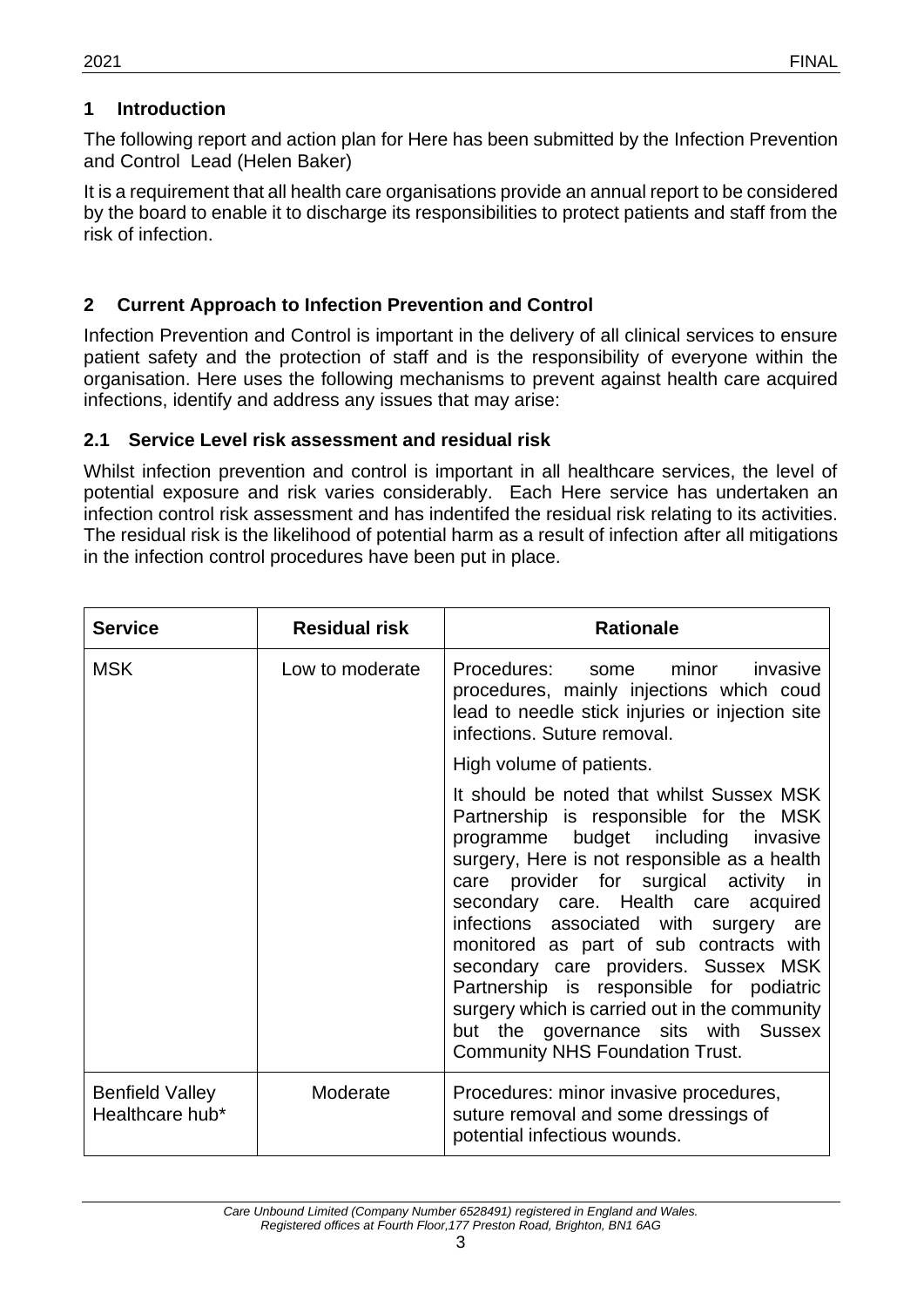| Wellbeing** | Very low | No invasive procudures |
|-------------|----------|------------------------|
| <b>MAS</b>  | Very low | No invasive procedures |

Benfield Valley Healthcare Hub will cease to be a Here service from June 2021

\*\* The Wellbeing Service transferred to Sussex Partnership NHS Foundation Trust in September 2019

# <span id="page-3-0"></span>**2.2 Policies and Procedures**

The Infection Prevention and Control Policy and Procedure is in place to support staff in adopting best practice to protect patients and staff and ensure the organisation puts in place arrangements to support best practice.

The Policy and Procedure were reviewed in October 2020 and ratified in November 2020 to take into account national measures put in place as a result of the pandemic. A review is scheduled in November 2021.

### <span id="page-3-1"></span>**2.3 Incidents and Complaints**

Here has both an Incident Policy which includes major incidents and a Complaints Policy. All infection control incidents and near misses are reported through this route and would normally be reviewed at the relevant Clinical Quality Group, including actions required to reduce likelihood of repeat and sharing of learning. All new incidents and complaints are reviewed in weekly team briefings. Incidents and complaints remain open until all learning has been actioned and shared across teams where appropriate through the Patient Safety Group. These meetings look for themes for broader shared learning and possible system improvements. All risks are closed via the appropriate Clinical Quality Group on a monthly or bi-monthly basis and are outlined in indivdual service quality reports. The Board receive an annual report from each clinical service which includes a summary of all incidents and complaints, which details volumes, grades and themes.

This report provides an overview of incidents and complaints which relate to infection control.

# **2.3.1 Audit of Incidents and Complaints**

The annual audit of incidents and complaints for the following services identified the following types of infection incidents or complaints for the period January – December 2020.

All clinical services have had an infection control risk assessment and measures taken to reduce the risks as described in the Infection Control Policy and Procedures. The residual risk gives as indication of the likelihood of infection control incidents occurring with these measures in place. The COVID-19 Hub presenting the highest infection control risk for the organisation in 2020 due to the nature of the patients presenting to the hub. The MSK service usually presents the highest infection control risk due to the size of the service and nature of the procedures undertaken and the use of sharps (medical devices which can easier penetrate the skin e.g. needles and scalpels).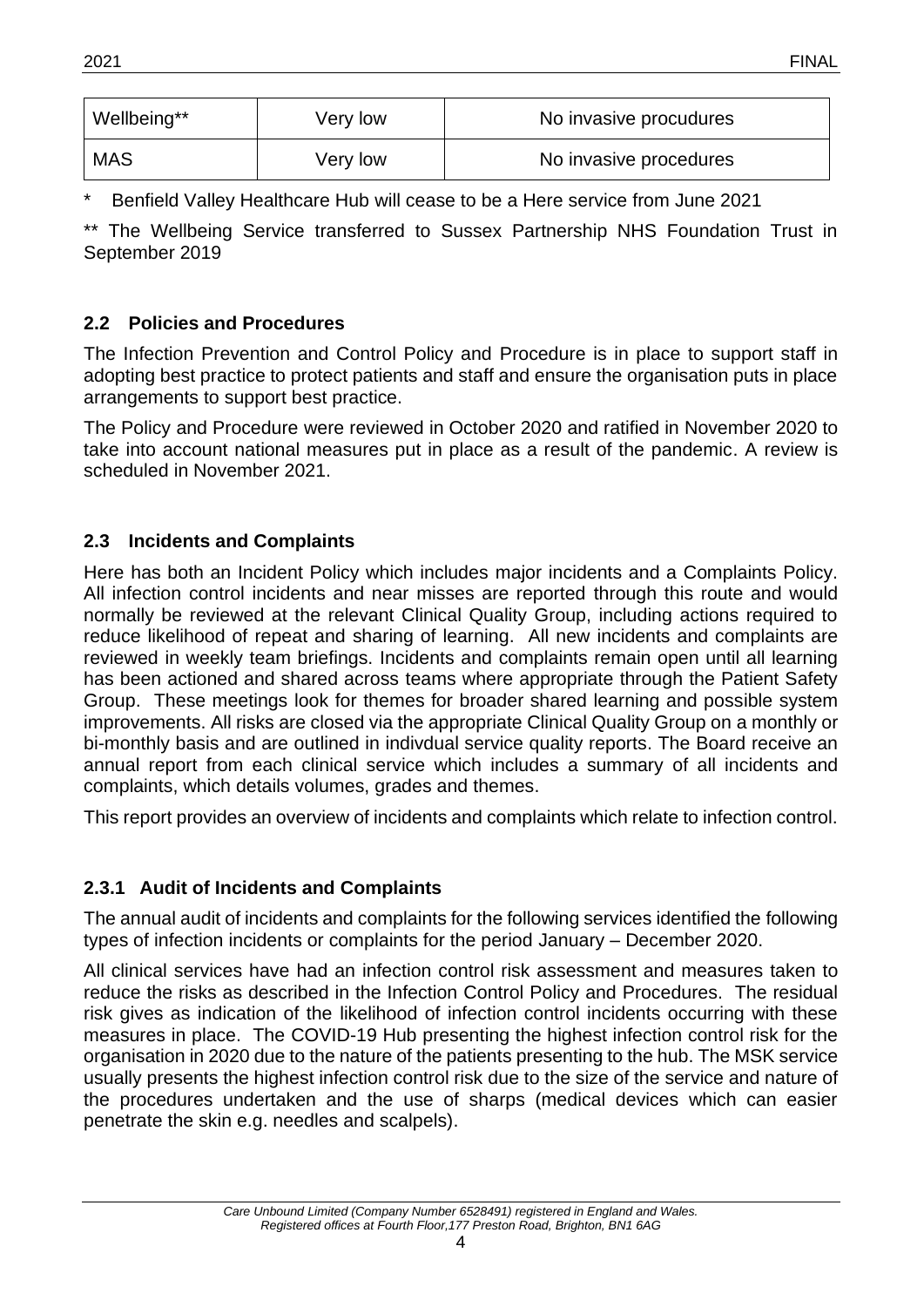#### **Incidents**

| <b>Service</b>                     | No. of Infection<br>Incidents for the<br>period 1/1/20-<br>31/12/2020 | <b>Risk</b><br>Rating | Details of incident or complaint                                                                                                                                                                                                                                                                                                                                                                                                               |
|------------------------------------|-----------------------------------------------------------------------|-----------------------|------------------------------------------------------------------------------------------------------------------------------------------------------------------------------------------------------------------------------------------------------------------------------------------------------------------------------------------------------------------------------------------------------------------------------------------------|
| <b>MSK</b>                         | 1                                                                     | Low                   | Covid outbreak initially started in Brighton at County<br>Oak resulting in closure of MSK clinics.                                                                                                                                                                                                                                                                                                                                             |
|                                    |                                                                       |                       | MSK staff were not affected as were not in contact<br>with infected individual. This was the only incident<br>raised of this nature during the pandemic on<br>account of it being the first to impact services.                                                                                                                                                                                                                                |
| <b>Primary Care</b><br>Redirection | 4                                                                     | Moderate              | Fracture clinic being used during day as green zone<br>but not operating the same as Primary Care with<br>total clinical triage.<br>No clear cleaning requirments specified between<br>clinics and not clear what BSUH had in place                                                                                                                                                                                                            |
|                                    |                                                                       | Moderate              | No PPE available for go live for PCR                                                                                                                                                                                                                                                                                                                                                                                                           |
|                                    |                                                                       | Moderate              | No Aprons available at Fracture Clinic for start of<br>shift                                                                                                                                                                                                                                                                                                                                                                                   |
|                                    |                                                                       | High                  | PCR GP reported that when they went to use<br>containment room at Fracture Clinic it had obviously<br>not been cleaned after the last patient was seen                                                                                                                                                                                                                                                                                         |
| Wellbeing                          | n/a                                                                   | Very low              | n/a                                                                                                                                                                                                                                                                                                                                                                                                                                            |
| <b>MAS</b>                         | n/a                                                                   | Very low              | n/a                                                                                                                                                                                                                                                                                                                                                                                                                                            |
| <b>BVHH</b>                        | n/a                                                                   | Very low              | n/a                                                                                                                                                                                                                                                                                                                                                                                                                                            |
| COVID-19 Hub                       | 1                                                                     | Low                   | Laundry company who cleans the scrubs for the<br>Withdean Hot Hub had collected the dirty scrubs and<br>dropped off the clean scrubs in the morning and left<br>the site. At 6pm the site manager was leaving the<br>site and found the two bags of dirty scrubs at the<br>entrance of the car park to the hot hub on the grass.<br>The site manager took them back to office and<br>locked up again. The bag were still tied and<br>unopened. |
| EHS (Brighton &<br>Hove)           | $\overline{2}$                                                        | Low                   | Patient made allegation on Facebook that IAS Nurse<br>was not wearing a face mask during blood test<br>appointment.                                                                                                                                                                                                                                                                                                                            |
|                                    |                                                                       | Low                   | PPE aprons discovered to be faulty - ties missing<br>and snapping.                                                                                                                                                                                                                                                                                                                                                                             |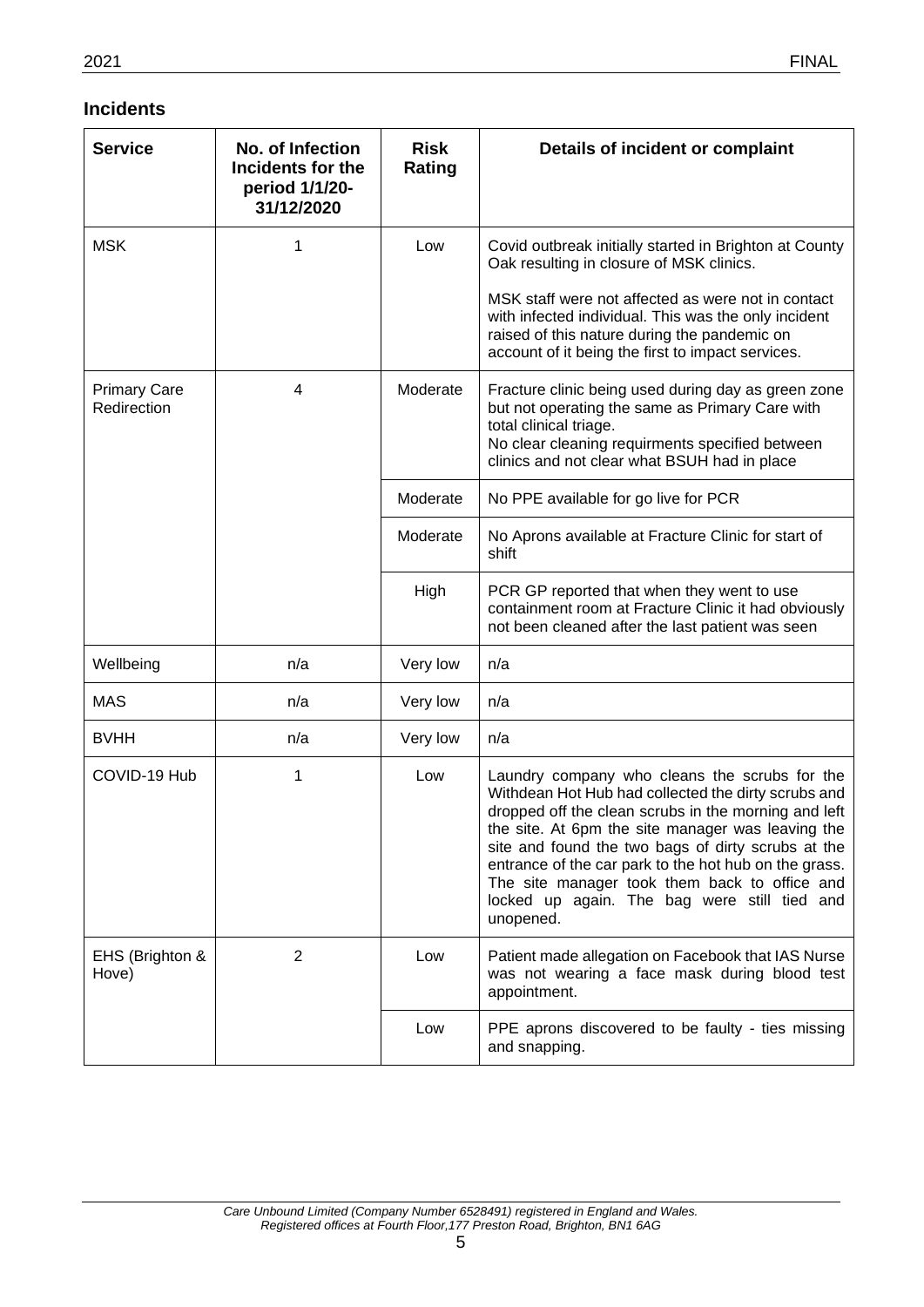All of the incidents outlined above have been managed and mitigations put in place to ensure that they do not happen again. All incidents identified have low to very low residual risk.

# **Complaints**

During 2020 there were no complaints relating to infection control.

# <span id="page-5-0"></span>**2.4 Training**

All clinical staff are required to undertake annual infection control training, which is nationally approved and designed for community based health setting.

Non Clinical staff who regularly work in health care settings are also required to undertake infection control training. This training is on-line and is provided by Skills for Health.

At the start of a clinician's employment or contract a Governance Assurance form is completed by the relevant services Clinical Director and evidence of statutory and mandatory training already undertaken is gathered. The training policy dictates that at the time of new recruitment or contract start, evidence of training having been undertaken must not be more than 12 months old. This applies to all Clinical staff, regardless of their employment/contract status.

Training data is monitored on a monthly (middle management) and quarterly (Board) basis to ensure we maintain our target of 85% of all appropriate staff trained at any one time.

During the course of the last year, all services were required to respond to the pandemic by changing the way in which clinical services were delivered. This affected some services more than others and in some instances face to face services were significantly restricted for a temporary period of time to reduce the risk of COVID-19 transmission. Clinical and admin staff were also redeployed during this time which impacted most services. Adherence to mandatory training levels across the board did reduce during the initial pandemic period but emphasis was placed on completion of infection control for obvious reasons. For the purpose of this report January 2021 was used as the audit month. In this month only 50% of clinical staff were up to date with infection control training. This was acted upon swiftly and we saw a month on month increase in this figure reaching 88% by June 2021.

In this same month 81% of non clinical staff had undertaken infection control training and this had raised to 88% by April 2021.

# **Recommendation:**

Training rates show some natural variation across months, however the current audit demonstrated training rates which were well below our target level. We recorded a similar (albeit a bit better) position last year and whilst we accept that COVID-19 took central focus for the majority of 2020, there are absolutely no excuses for infection control training to lag so far below our agreed target threshold. Actions are underway in all services to ensure all those staff out of date complete their training in a timely way and understand their responsibilities towards achieving compliance. Individuals are reminded via email to complete their training when this is due for renewal and training level data is shared at Patient Safety Group, Middles and Enabling Team meetings, and is included on Quasar reporting. The recommendation is that each monthly Quasar report includes a section on infection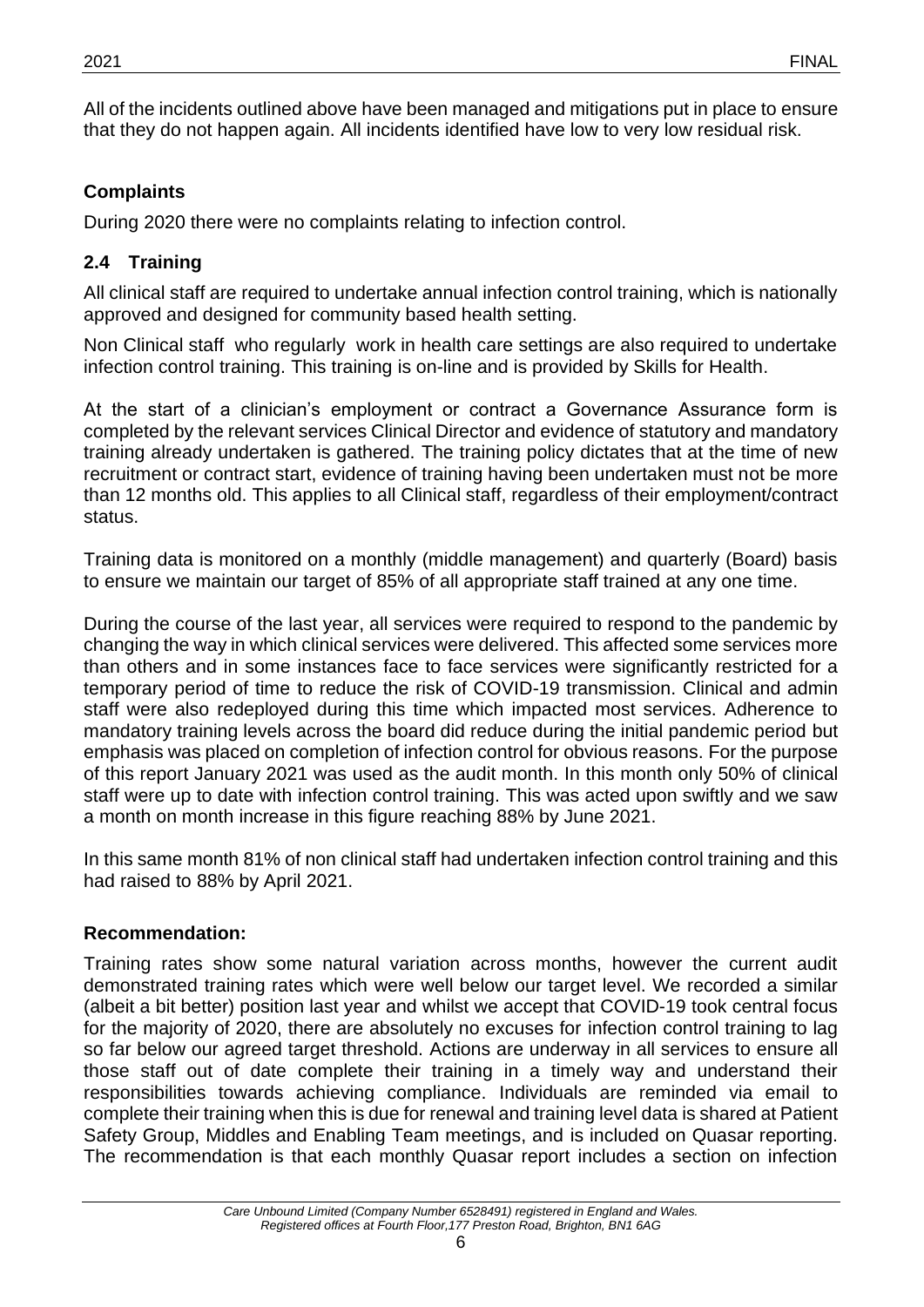control training rates with each service identifying the recovery plan in place where this falls short of the threshold.

# <span id="page-6-0"></span>**2.5 Audits**

Clinical, including any infection control audits are carried out on regular basis (weekly, monthly, bi-monthly, quarterly, 6-monthly and annually depending on the type of audit) by clinicians within the service. Audits include the review of clinical notes and outcomes. Any issues identified are discussed by the Clinical Quality Group (CQG) who meet monthly, who will then agree further actions or process changes.

Here has in place an Audit Matrix which lists all audits that each clinical service is required to undertake on a regular basis. The Audit Matrix is monitored regularly by each service manager to ensure audits are undertaken as required.

<span id="page-6-1"></span>During the 2020 period infection control audit was fully incorporated into the site assurance process reported on below.

#### Surveys

All patients are offered a patient survey and their feedback is used to further develop the particular service they used. Surveys include questions about cleanliness of the environment and patients are encouraged to provide general feedback about the service via the survey.

As with audits, survey results are taken to various meetings including both internal Here and CQG meetings for review and discussion. Over the course of 2020, these surveys were ceased as the majority of services limited the number of patients seen on site. During the course of the year, the MSK service took the time to review the patient survey and have reduced the questions asked to 3 open questions which allow the patient to raise any concern or provide feedback as necessary which may include feedback regarding the environment.

#### <span id="page-6-2"></span>**2.6 Consent**

Consent is gained for all invasive procedures which include providing patients with the risk of infection due to having the procedure.

Here has Consent for Examination or Treatment Policy which all clinicians are required to read, understand and comply with. This policy is regularly reviewed to ensure its stays compliant with relevant legislation.

Integrated Governance Frameworks and SLAs give clear clinician responsibility about joint informed decision making, risks and benefits of interventions with patients and patient consent for those patients undergoing minor procedures. These are also regularly reviewed. All clinicians are trained on consent as part of their professional codes of practice.

Where appropriate, services have a consent form which clinicians are required to complete, and patients to sign, prior to the procedure being carried out. Further, an electronic note of consent is documented on the patients file and subsequently the consent form, is scanned onto the patients electronic file on SystmOne.

Furthermore, the consent process for invasive procedures such as steroid injections has been amended based on national guidance to include advice in relation to offering steroid injections alongside COVID-19 vaccinations.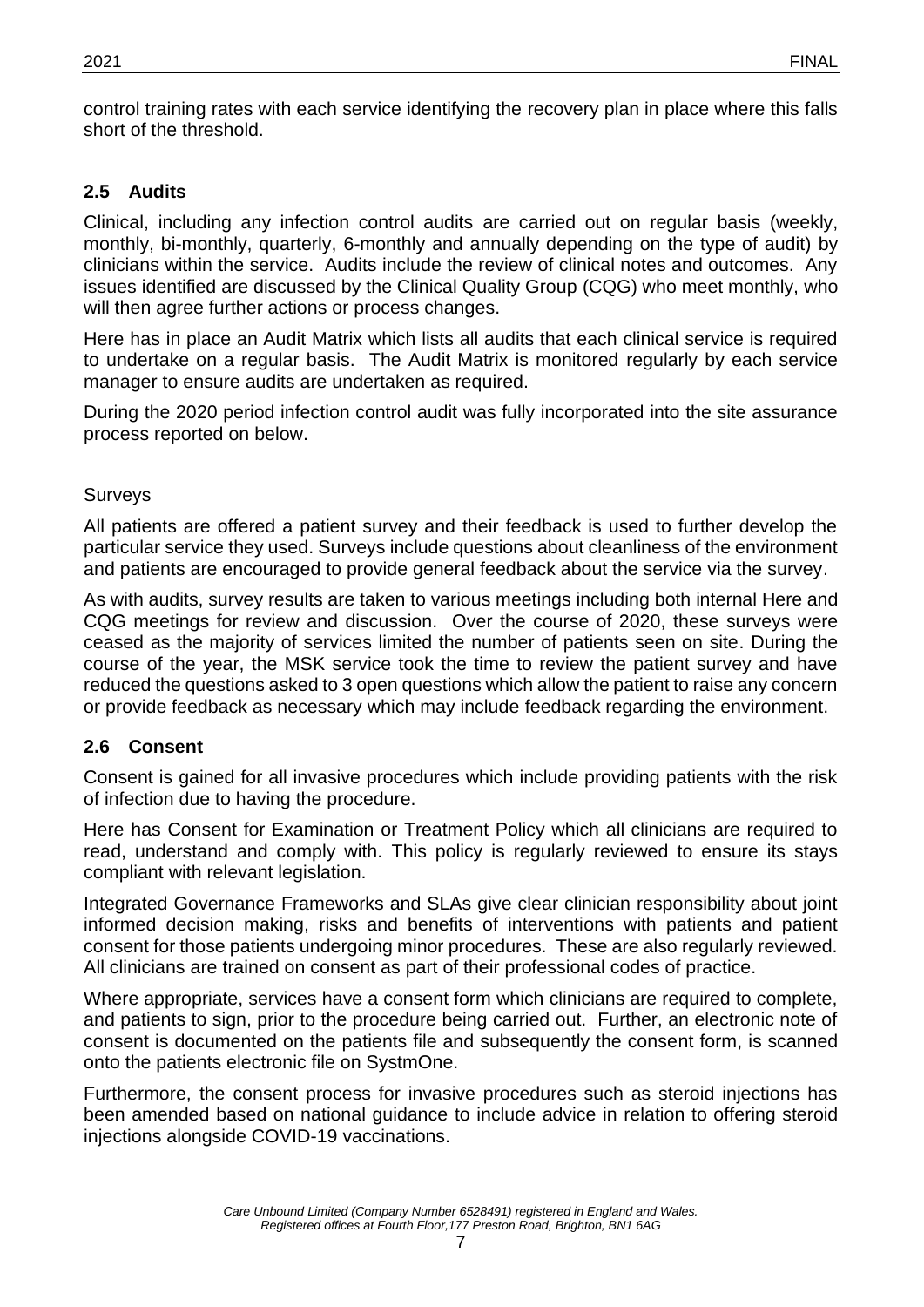# <span id="page-7-0"></span>**2.7 Site Assurance**

Annual site assurance visits are undertaken by the relevant ICM or Service Manager at sites delivering our services. Here has a tailored approach which it uses dependent upon the activity the sites are used for. Infection control is a key element of the site assurance and is proportionate to the infection control residual risk of the service(s) that are delivered from any site.

If required, following annual site visits, an action plan is developed and agreed with the site. This is reviewed three months after the annual visit by the appropriate Service Manager or ICM.

Again, Here has in place a Site Assurance Matrix which lists all sites that Here uses for the delivery of its services. The Site Assurance Matrix is monitored regularly through the CQI process to ensure visits and actions plans are actioned. Infection control at each site has been reinforced by the use of posters and visual cues to ensure compliance.

Site risk assessments have been carried out across all clinical and non-clinical sites. The most recent risk assessment is attached to this report.

### <span id="page-7-1"></span>**2.8 Leaflets**

Condition-specific patient information leaflets are given to patients during their appointments for different treatments or procedures and minor operations where appropriate. These leaflets detail the advantages and disadvantages to the treatment and make it clear to the patient any risks and benefits regarding the treatment or procedure including any risk of infection. All leaflets are kept up to date and regularly reviewed to ensure they algin with national guidance and stay compliant with relevant legislation.

#### <span id="page-7-2"></span>**2.9 Medical Devices Matrix**

Here has a Medical Devices Matrix which lists all devices used within each service. The matrix clearly details who owns/is responsible for the device and therefore responsible for maintenance and cleaning or decontamination in order to control the risk of infection. The matrix also lists all single use medical devices used by the service so that any relevant alerts related to such equipment can be addressed promptly.

The medical devices policy was reviewed and ratified in 2020.

# <span id="page-7-3"></span>**3 Key Findings and Recommendations**

#### <span id="page-7-4"></span>**3.1 Review of Objectives for previous period**

| <b>Objective</b>                                                           | <b>Update</b>                                                                                                                                                                              |
|----------------------------------------------------------------------------|--------------------------------------------------------------------------------------------------------------------------------------------------------------------------------------------|
| Maintain a minimum of 85% compliance of<br>required training at all times. | This is monitored monthly by HR and<br>individual staff are reminded by email when<br>their training is due for renewal. During the<br>course of 2020 the average compliance met<br>83.5%. |